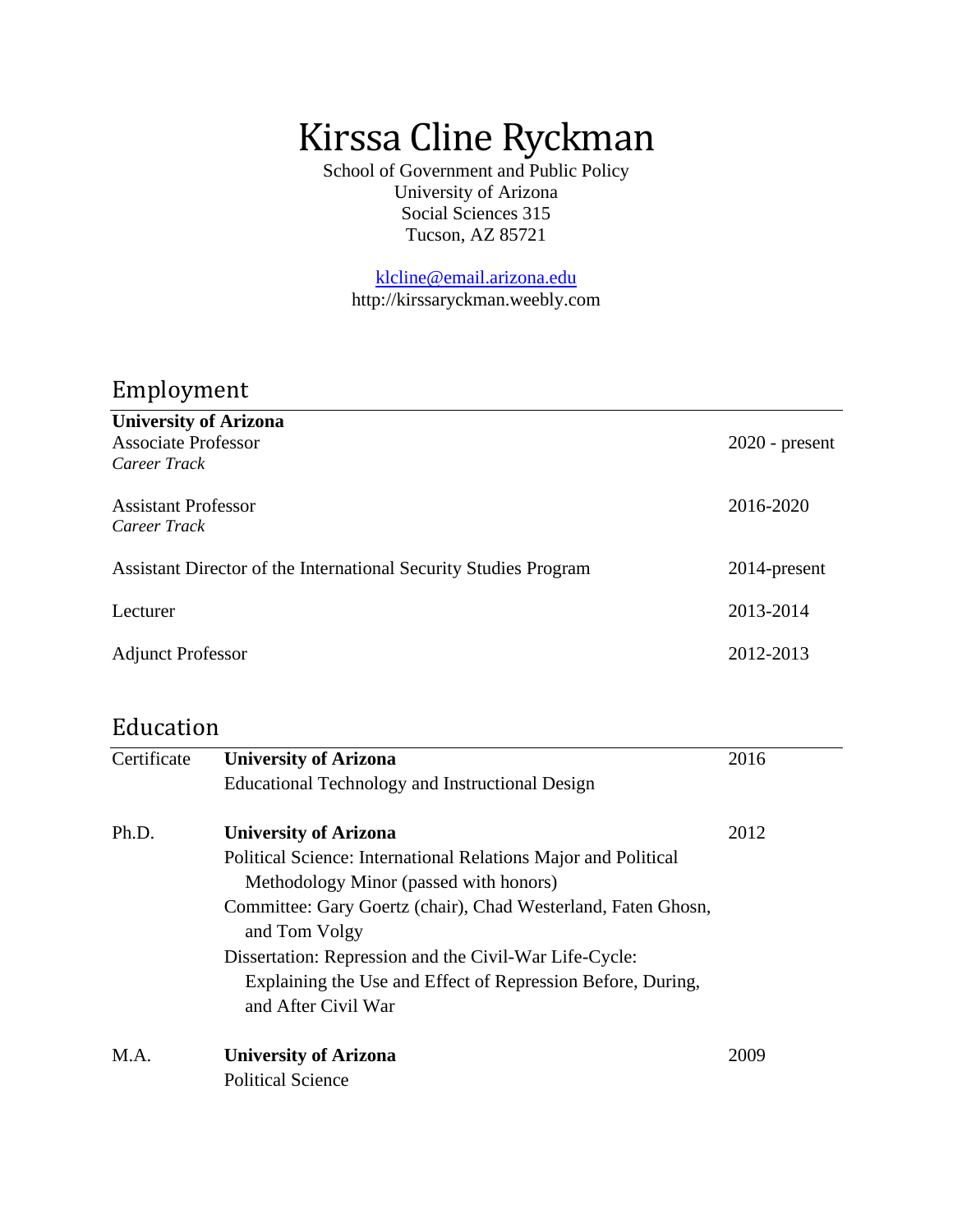#### B.A. **University of Arizona** 2007 Majors: Political Science and French, S*umma Cum Laude*

### Publications

Ryckman, Kirssa. 2019. "A Turn to Violence: The Escalation of Nonviolent Movements." *Journal of Conflict Resolution*, Online First: 1-26. doi.org/10.1177/0022002719861707.

- Ryckman, Kirssa. 2019. "Transforming Quantitative Datasets using Principles of Research Design: Finding a Way to Distinguishing between Domestic and Transnational Terror Attacks." *SAGE Research Methods Cases*. doi.org/10.4135/9781526473103
- Ryckman, Kirssa Cline and Jessica Maves Braithwaite. 2017. "Changing Horses in Midstream: Leadership Changes and the Civil War Peace Process." *Conflict Management and Peace Science.* Online First. doi: 10.1177/0738894217726762.
- Ryckman, Kirssa Cline. 2017*.* "Lasting Peace or Temporary Calm? Rebel Group Decapitation and Civil War Outcomes." *Conflict Management and Peace Science.* Online First. doi: 10.1177/0738894217724135.
- Ryckman, Kirssa Cline and Mike Ryckman. 2017. "All Politics Is Local: The Domestic Agenda of Terror Groups and the Study of Transnational Attacks." *Journal of Global Security Studies*. 2(1): 55-73.
- Ryckman, Kirssa Cline. 2016. "Ratification as Accommodation: Domestic Dissent and Human Rights Treaties." *Journal of Peace Research.* 53(4): 582-596.
- Cline, Kirssa, et al. 2011. "Identifying Regional Powers and their Status," in *Major Powers and Their Quest for Status in International Politics: Global and Regional Perspectives*, eds. Thomas J. Volgy, Renato Corbetta, Keith A. Grant, and Ryan G. Baird. New York: Palgrave MacMillan, 133-57.

## Public Outlets

- Ryckman, Kirssa Cline, Jennifer Earl, and Jessica Maves Braithwaite. 2020. "Teach police nonviolence." Published with a creative commons license on *The Conversation*, available at: [https://theconversation.com/teach-police-nonviolence-scholars-say-and-how-to-work](https://theconversation.com/teach-police-nonviolence-scholars-say-and-how-to-work-with-local-residents-141013)[with-local-residents-141013.](https://theconversation.com/teach-police-nonviolence-scholars-say-and-how-to-work-with-local-residents-141013) Published June 24, 2020.
- Braithwaite, Jessica Maves, Jennifer Earl, and Kirssa Cline Ryckman. 2020. "Why the Generals Should still be Worried." *Political Violence at a Glance*, available at: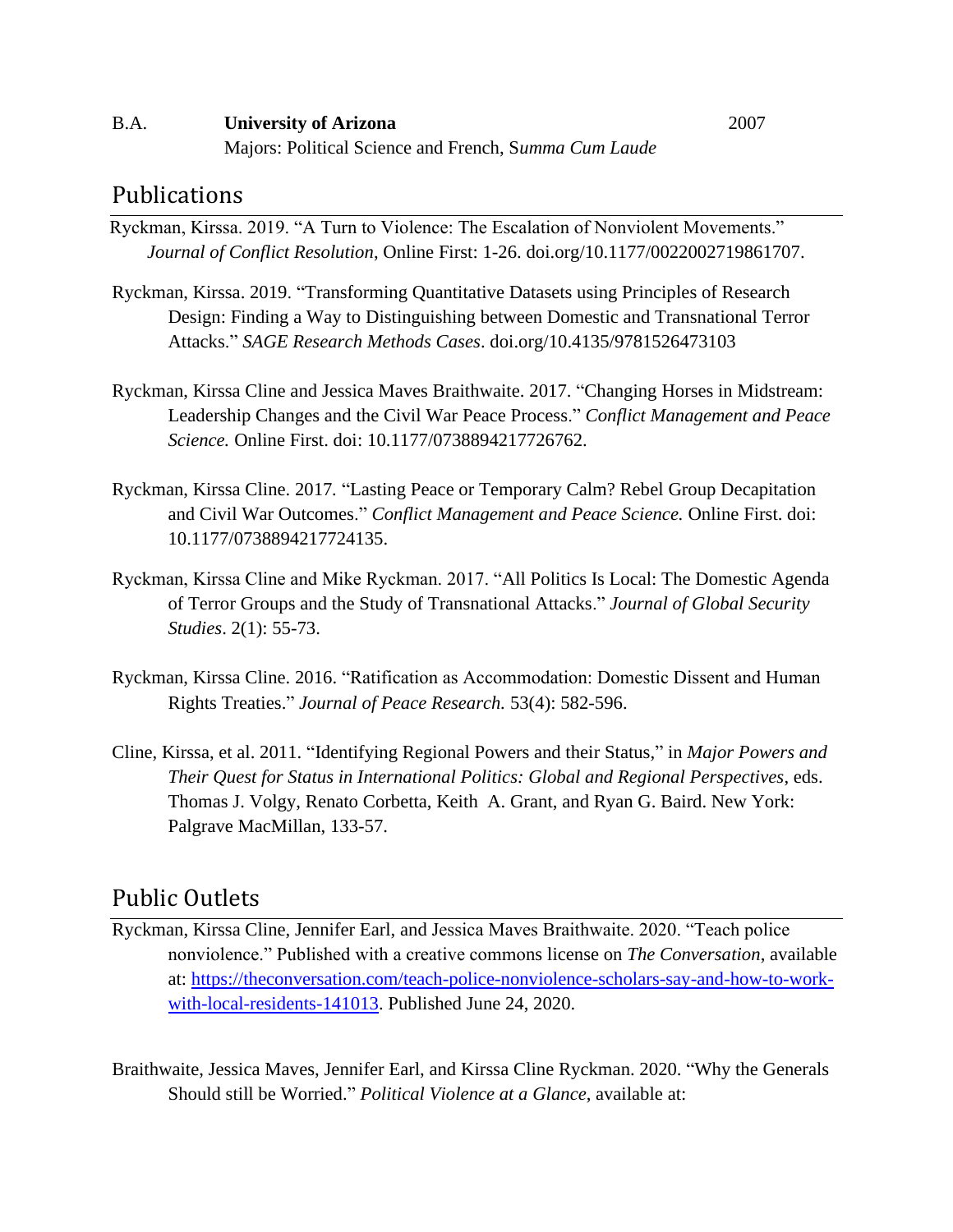[https://politicalviolenceataglance.org/2020/06/26/why-the-generals-should-still-be](https://politicalviolenceataglance.org/2020/06/26/why-the-generals-should-still-be-worried/)[worried/.](https://politicalviolenceataglance.org/2020/06/26/why-the-generals-should-still-be-worried/) Published June 26, 2020.

# Working Papers

"When Civil Resistance Fails: Deflated, Defeated, and Violent Movements," book project

"Diminishing Returns? Tactical Advantage and Publicity in the Use of Female Suicide Bombers," with Alexis Henshaw

"Going Global: Transnational Terrorism in the Context of Civil War"

"Guns, Butter, and Civil War: The Salience of National Security in Conflict Zones"

# Conference Papers

- "Guns, Butter, and Civil War: The Salience of National Security in Conflict Zones," International Studies Association, 2019, Toronto
- "How Nonviolence Ends: Protest, Repression, and Escalation during the Arab Spring," Peace Science Society (International), 2018, Austin

"A Turn to Violence: The Escalation of Nonviolent Movements," International Studies Association, 2018, San Francisco

- "Guns, Butter, and Civil War: The Salience of National Security in Conflict Zones," Four Corners Conflict Network, 2017, Denver
- "Lasting Peace or Temporary Calm? Rebel Group Decapitation and Civil War Outcomes," International Studies Association, 2017, Baltimore

"International Rivalries and Civilian Abuse," International Studies Association, 2017, Baltimore

- "In Search of Peace: Government Repression in Post-War States," International Studies Association, 2015, New Orleans, with Jessica Maves Braithwaite
- "Don't Change Horses in Midstream: Ruling Coalition Changes and the Duration and Termination of Civil Wars," Peace Science Society, 2014, Philadelphia, with Jessica Maves Braithwaite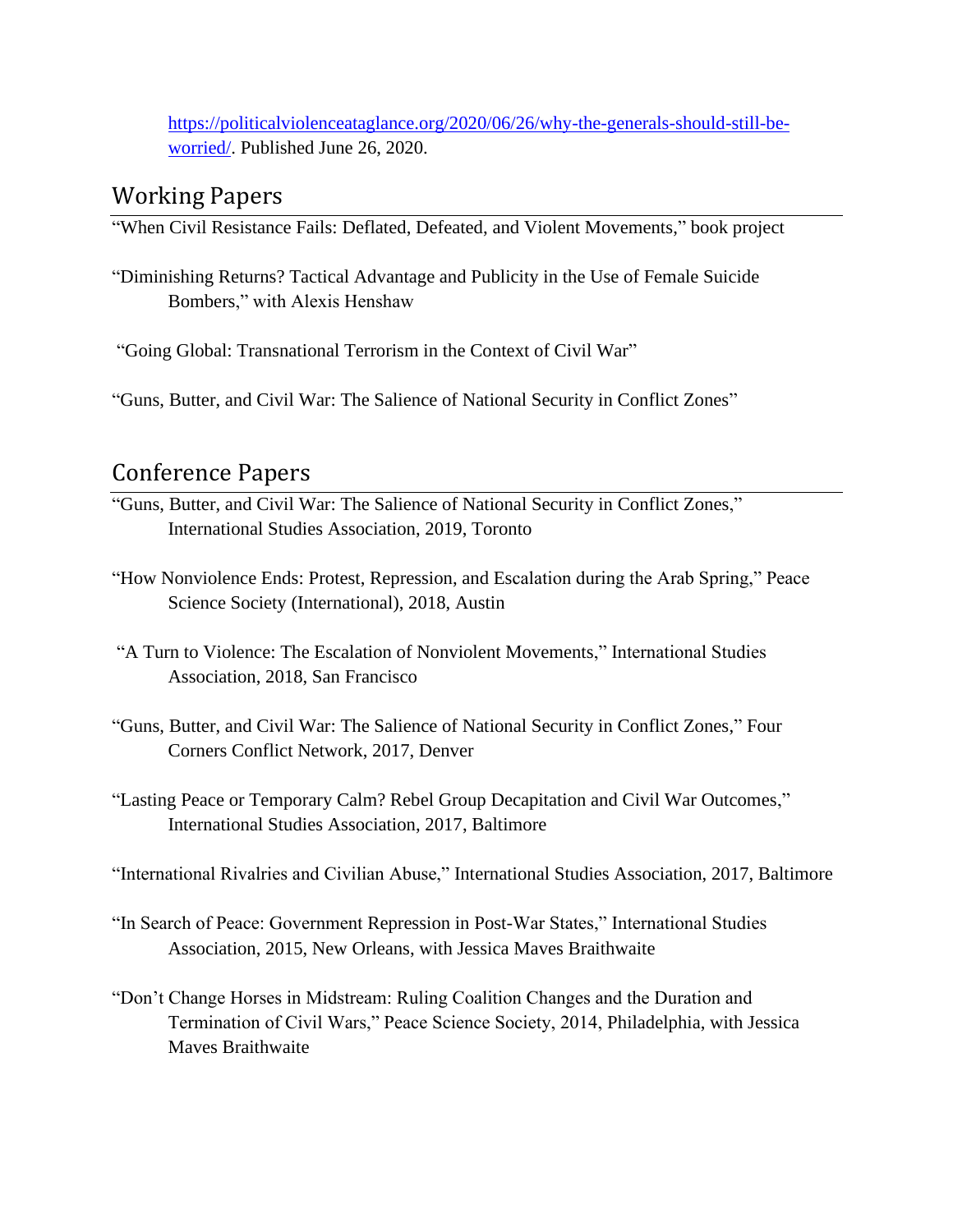- "Human Security in a Conflict Zone: Personal versus National Security in Uganda," International Studies Association, 2014, Toronto
- "One Sided Violence in Civil War: An Effective Strategy?" Peace Science Society, 2013, Knoxville
- "Repression, Concessions, Political Protest, and the Arab Spring," joint conference of the Peace Science Society and the International Studies Association, 2013, Budapest
- "Protest, Repression, and Escalation: The Strategic Interactions that Lead to Civil War," International Studies Association, 2013, San Francisco
- "After the Fighting Stops: Repression in Post-Civil War States," International Studies Association 2012, San Diego
- "The Repression-Mobilization Cycle: Explaining the Onset of Civil War," International Studies Association 2011, Montreal
- "In the Heat of the Battle: Why Some States Rely on Repression During Civil War, While Others Do Not," International Studies Association 2011, Montreal
- "Committing to Human Rights: Domestic Dissent and International Treaties," International Studies Association 2010, New Orleans
- "Disaggregating Autocratic Regimes: The Role of Political Institutions in Autocratic Duration," International Studies Association 2009, New York

## Teaching Experience

| <b>Undergraduate</b> (Delivered in-person unless otherwise noted) |                                |
|-------------------------------------------------------------------|--------------------------------|
| POL 202 – Introduction to International Relations                 | Delivered online               |
| POL 365 – Contemporary International Politics                     | Delivered online and in person |
| POL 413 – Human Security                                          | Delivered online and in person |
| POL 455 – American Foreign Policy                                 | Delivered online and in person |
| POL 473 – Democracy, Emerging and Evolving                        |                                |
|                                                                   |                                |

#### **International Security Studies, MA/Certificate** (All courses delivered online)

- POL 516A Strategic Nonviolent Conflict
- POL/PA 519 Terrorism and Counterterrorism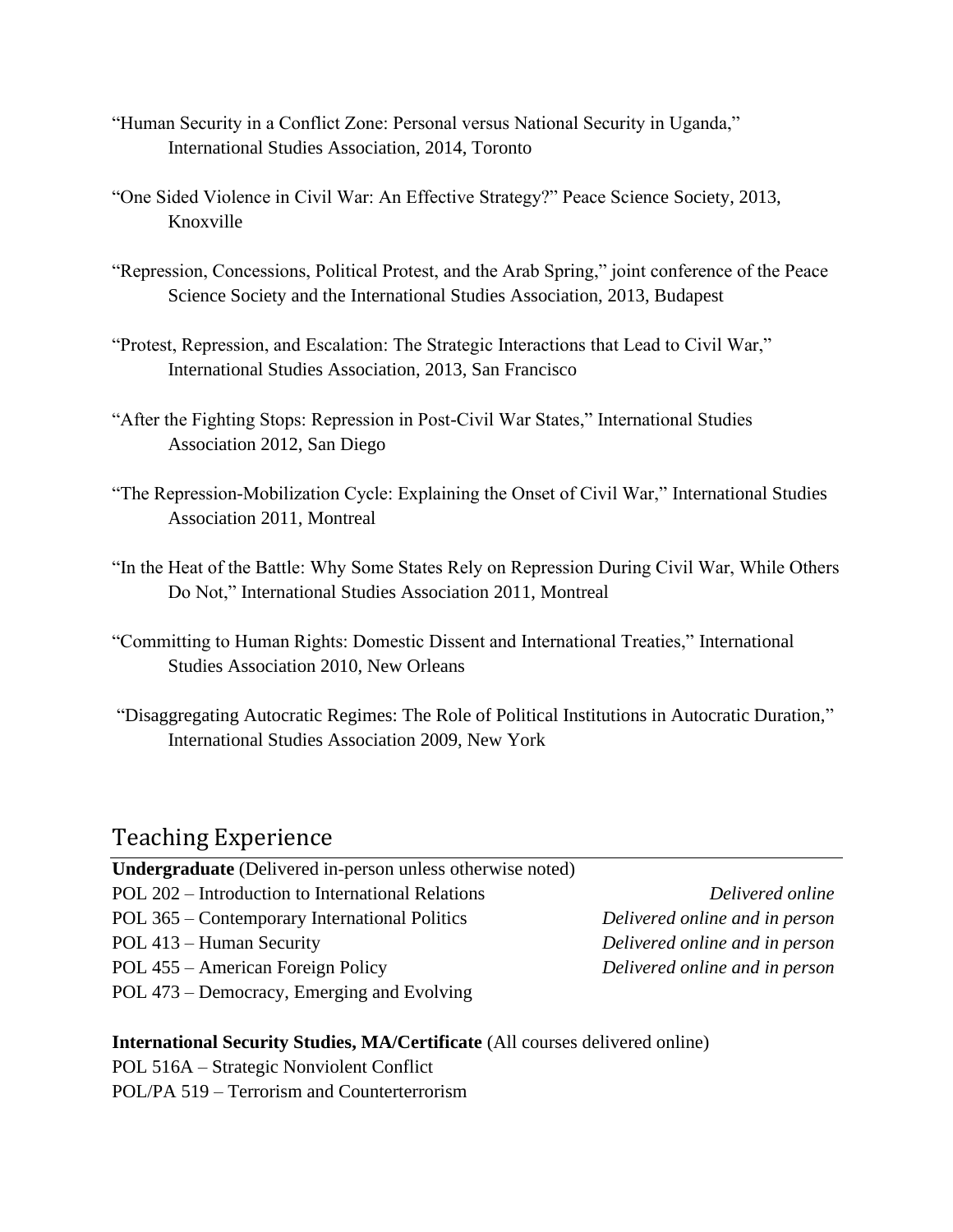POL 569A – Armed Conflict POL 695A – Professional Colloquium POL 795A – Professional Colloquium

#### **MPA**

PA 552 – Introduction to Statistical Decision Making **PhD**  Data Lab – Introduction to Stata and R

### Service Work

#### **Panel Chair/Discussant:**

Annual meeting of the International Studies Association, Honolulu, 2020; Annual meeting of the Four Corners Conflict Network, 2020; Annual meeting of the International Studies Association, Toronto, 2019; Annual meeting of the International Studies Association, San Francisco, 2018; Annual meeting of the International Studies Association, Baltimore, 2017; Men with Guns Symposium, University of Arizona, 2015; Annual meeting of the International Studies Association, New Orleans, 2015; Annual Meeting of the International Studies Association, Toronto, 2014

#### **Conference Volunteer:**

Annual meeting of the International Studies Association, San Francisco, 2018; Annual meeting of the International Studies Association, Baltimore, 2017; Annual meeting of the International Studies Association, New Orleans, 2015; Annual Meeting of the International Studies Association, Toronto, 2014; Annual meeting of the International Studies Association, San Francisco, 2013; Annual meeting of the International Studies Association, San Diego, 2012; Annual meeting of the International Studies Association, Montreal, 2011; Annual meeting of the International Studies Association, New Orleans, 2010; Annual meeting of the International Studies Association, New York, 2009

#### **Reviewer:**

*American Political Science Review; Journal of Politics; Journal of Peace Research; Conflict Management and Peace Science; International Studies Quarterly; International Interactions; International Studies Review; The Review of International Organizations; Public Administration Review*

#### **Research Assistance:**

| Southern Arizona Community Foundation  | 2011-2012 |
|----------------------------------------|-----------|
| National Institute for Civil Discourse | 2011      |

#### **Other:**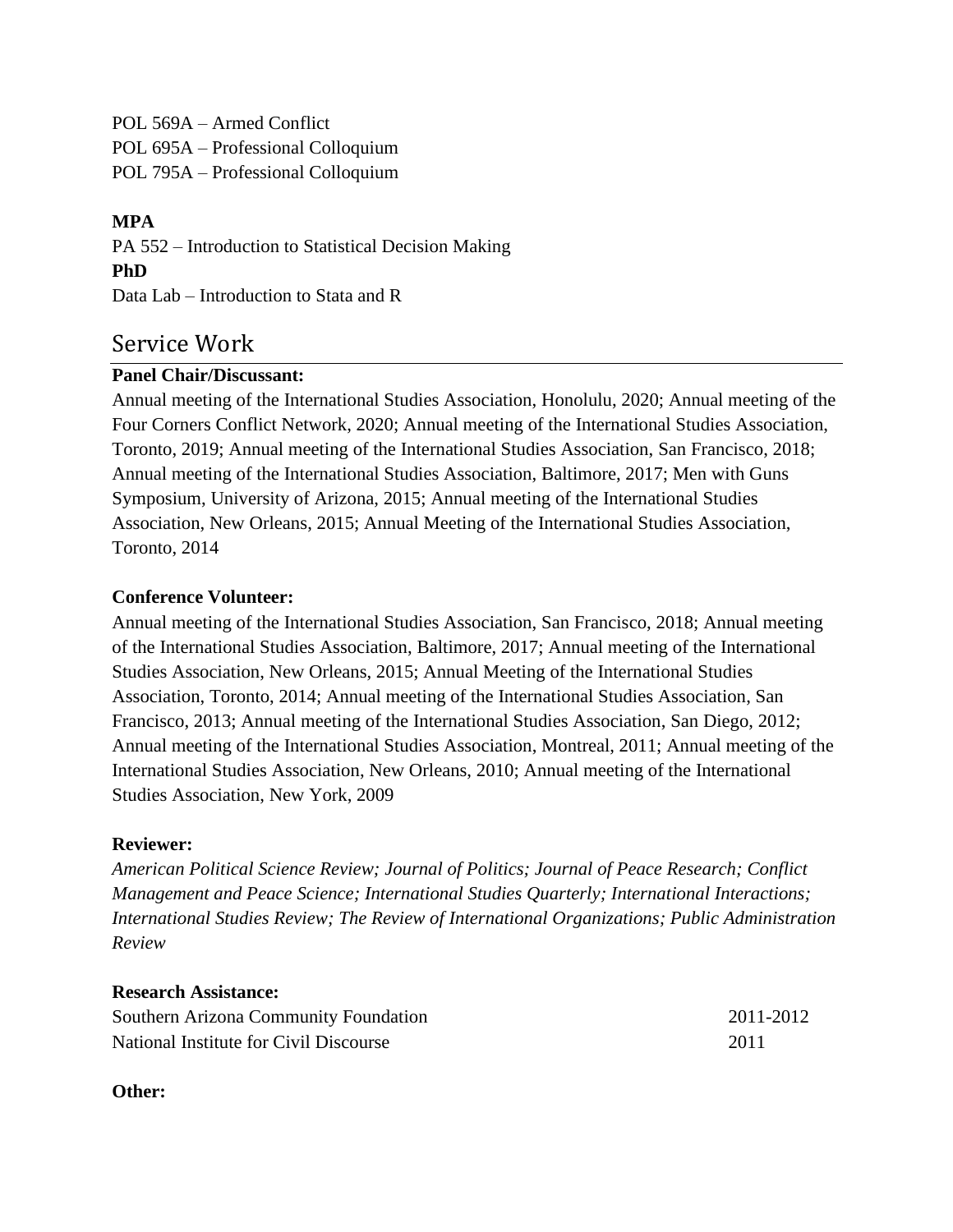| Graduate Representative to the Ph.D. Committee     | 2010-2011 |
|----------------------------------------------------|-----------|
| Volunteer with the International Rescue Committee  | 2010-2012 |
| (Aids refugees' resettlement in the United States) |           |

# Grants and Awards

| Michael P. Sullivan Graduate Research Award in International Relations (\$500) May 2011 |           |
|-----------------------------------------------------------------------------------------|-----------|
| Awarded to the graduate student whose research has made the greatest                    |           |
| impact on the field of IR by the School of Government and Public Policy at              |           |
| the University of Arizona                                                               |           |
| International Studies Association Travel Grant (Awarded \$250)                          | 2009-2012 |
| Pac-10 First Team All-Academic                                                          |           |

# Languages

French, Intermediate to Advanced Spoken and Written